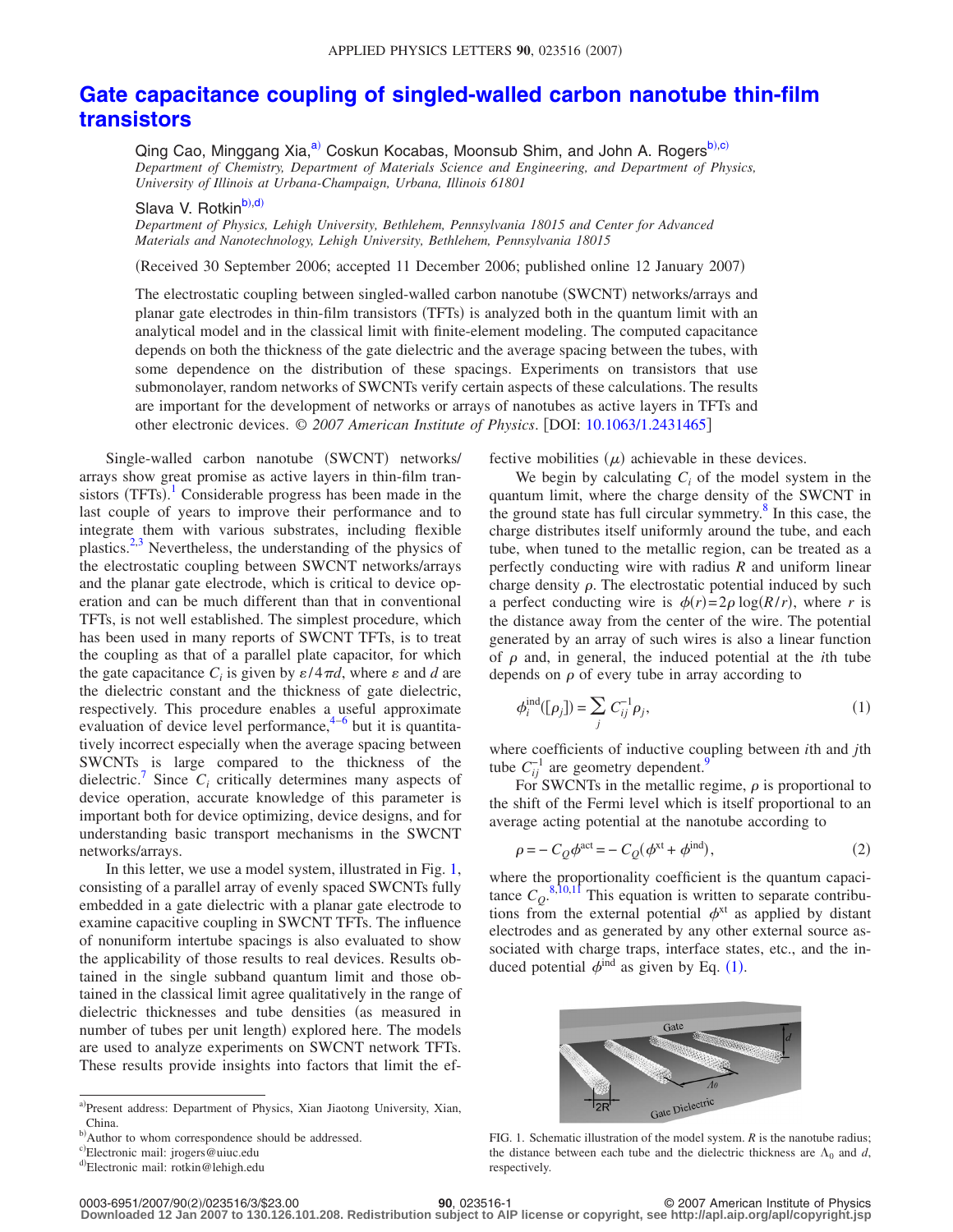<span id="page-1-0"></span>

FIG. 2. (a) Capacitance ratio  $(\Xi)$  calculated by FEM vs linear SWCNT densities  $(1/\Lambda_0)$  for *d* ranging from 5 nm ( $\square$ ), 10 nm ( $\bullet$ ), 20 nm ( $\blacktriangle$ ), 50 nm ( $\nabla$ ), 100 nm ( $\square$ ), 200 nm ( $\square$ ) to 500 nm ( $\square$ ). Lines are  $\Xi$  calculated according to Eq.  $(4)$  $(4)$  $(4)$  for  $d$  ranging from 5 to 500 nm, from bottom to up.  $(b)$  $\Xi$  calculated by FEM vs *d* for various  $\Lambda_0$  ranging from 1  $\mu$ m (black,  $\blacksquare$ ), 500 nm ( $\bullet$ ), 200 nm ( $\blacktriangle$ ), 100 nm ( $\nabla$ ), 50 nm ( $\bullet$ ), 20 nm ( $\odot$ ) to 10 nm ( $\square$ ). Lines are  $\Xi$  calculated according to Eq. ([4](#page-1-1)) for  $\Lambda_0$  ranging from 1 to 10 nm, from bottom to up.

For the case of a SWCNT TFT device, we are interested in a solution that corresponds to the case of a uniform  $\phi_i^{\text{xt}}$ :  $\phi_i^{\text{xt}} = \bar{\phi}$ ,  $\rho_i = \bar{\rho}$ . Thus,  $\rho$  is the same for each tube in the array and can be written as  $\bar{\rho} = -C_Q(\bar{\phi} + \Sigma_n C_n^{-1}\bar{\rho})$ , where  $C_n^{-1}$ is the reciprocal geometric capacitance between a single tube and its *n*th neighbor in the given array geometry. The total induced potential is  $\phi_i^{\text{ind}} = \overline{\rho} \Sigma_j C_{ij}^{-1}$  and the total reciprocal capacitance of the tube is the sum of all  $C_n^{-1}$  plus  $C_Q^{-1}$ . The exact analytical expressions for  $C_n^{-1}$  and the sum  $C_{\infty}^{-1}$  $=\sum_{n}C_{n}^{-1}$  for each tube in a regular array of SWCNTs separated by the distance  $\Lambda_0$  can be derived as

<span id="page-1-3"></span>
$$
C_{\infty}^{-1} = \frac{1}{\varepsilon} \left( 2 \ln \frac{2d}{R} + 2 \sum_{n=1}^{\infty} \ln \frac{\Lambda_n^2 + (2d)^2}{\Lambda_n^2} \right)
$$

$$
= \left( \frac{2}{\varepsilon} \ln \frac{\Lambda_0}{R} \frac{\sinh \pi 2d/\Lambda_0}{\pi} \right), \tag{3}
$$

<span id="page-1-1"></span>where  $\Lambda_n$  is the distance between a given tube and its *n*th neighbor. To apply this result to the problem of SWCNT TFT, we calculate the total charge per unit area induced in the array under  $\phi$ ,

$$
C_i = \frac{Q}{\bar{\phi}S} = \left\{ \frac{2}{\varepsilon} \ln \left[ \frac{\Lambda_0}{R} \frac{\sinh(\pi 2d/\Lambda_0)}{\pi} \right] + C_Q^{-1} \right\}^{-1} \Lambda_0^{-1}, \quad (4)
$$

where  $C_{\infty}$  and  $C_i$  depend on two characteristic lengths: *x*  $= 2\pi d/\Lambda_0$ , which defines the intertube coupling, and  $2d/R$ , which defines the coupling of a single tube to the gate. The physics of the *Ci* coupling is clearly different for two regimes determined by x (assuming that  $R$  is always the smallest quantity). In the limit  $x \ll 1$  (i.e., sparse tube density) the planar gate contribution dominates,  $sinh x \sim x$ , and  $C_{\infty}$  reduces to that for a single, isolated tube.  $C_i$  is approximately equal to the product of the capacitance of a transistor that uses a single isolated SWCNT with the number of tubes per screening length  $\Lambda_0$ . In the opposite limit,  $x \ge 1$ ,  $C_i$  approaches that of a parallel plate primarily due to the higher surface coverage of tubes. Meanwhile,  $C_{\infty}$  decreases due to the screening by neighboring tubes. To compare the performance of SWCNT network/array based TFTs with that of conventional TFTs that use continuous, planar channels, we calculate the ratio of the capacitance of the SWCNT array to that of a parallel plate (Fig. [2](#page-1-0)). This capacitance ratio,  $\Xi$  is close to unity for  $x \ge 1$ .

<span id="page-1-2"></span>

FIG. 3. (a) Relative variation of  $C_i (\Delta C)$  induced by uneven  $\Lambda_0$  vs *d*. Inset:  $\Lambda_0$  associated with each nanotube in an array. (b) Relative difference between  $C_i$  of fully embedded and fully exposed nanotube arrays  $(\Delta C)$  vs *d*. Solid lines and dashed lines represent results obtained from normal  $(\varepsilon_r)$  $=$  4.0) and high  $\varepsilon$ <sub>r</sub> (15) dielectrics, respectively. Solid circles and squares show results obtained for  $\Lambda_0$ = 100 nm and  $\Lambda_0$ = 10 nm, respectively.

$$
\Xi = 1 - \frac{\Lambda_0}{2d\pi} \frac{\varepsilon}{2} (C^{-1} + C_0^{-1} - \log 2) + \dots \simeq 1, \tag{5}
$$

where  $C^{-1} = (2 \log 2d/R)/\varepsilon$  is the single tube capacitance. The term in parentheses is multiplied by the inverse tube density  $1/x = \Lambda_0 / 2\pi d$  and is, therefore, negligible when the  $\Lambda_0$  becomes much smaller than *d*. For  $x \le 1$ , in the opposite limit,  $\Xi$  is small and grows linearly with  $d$  as given by

$$
\Xi = \frac{2d\pi}{\Lambda_0} \frac{2}{\varepsilon} (C^{-1} + C_Q^{-1})^{-1} + \cdots.
$$

To verify certain aspects of these calculations, we performed finite-element-method (FEM) electrostatic simulations (FEMLab, Comsol, Inc.) to determine the classical  $C_i$ of the same model system, in which the induced charge distributes itself to establish an equal potential over the nanotubes. In these calculations, *R* was set to 0.7 nm, which corresponds to the average radius of SWCNTs formed by chemical vapor deposition.<sup>12</sup> We chose  $\varepsilon_r$ =4.0. The computations, shown in Fig. [2,](#page-1-0) agree qualitatively with those deter-mined by Eq. ([4](#page-1-1)), with deviations that are most significant at small *d*'s where quantum effects are significant.

In experimentally achievable SWCNT TFTs, the SWCNTs are not spaced equally and, except in certain cases, they are completely disordered in the form of random networks[.5,](#page-2-11)[13](#page-2-12) To estimate qualitatively the influence of uneven spacings, we constructed an array composed of five hundred parallel SWCNTs with a normal distribution of  $\Lambda_0$  $= 100 \pm 40$  nm [Fig. [3](#page-1-2)(a) inset].  $C_i$  was calculated by inverting the matrix of potential coefficients  $[Eq. (1)]$  $[Eq. (1)]$  $[Eq. (1)]$ . The small difference of computed capacitances  $(\Delta C)$  indicates that Eq. ([4](#page-1-1)) can be used for aligned arrays with uneven spacings and perhaps even random SWCNT networks (Fig. [3](#page-1-2)). Another experimental fact is that most SWCNT TFTs are constructed in the bottom-gate structure where nanotubes are in an equilibrium distance above the gate dielectric,  $\sim$ 4 Å,<sup>14</sup> due to van der Waals interactions. To account for the effect of low  $\varepsilon$ air medium on  $C_i$ , we performed the FEM simulation for nanotube arrays either fully embedded in gate dielectric or fully exposed in the air. Comparing the capacitances in these two cases shows that the low  $\varepsilon$  air medium has the most significant influence on those systems that use high  $\varepsilon$  dielectrics because of the higher dielectric contrast. Moreover, at  $x \leq 1$  the effect of the air on SWCNT arrays is close to the results obtained for devices based on individual tubes Fig.  $3(b)$  $3(b)$ <sup>[15](#page-2-14)</sup> However, with increasing *x*, the screening between

**Downloaded 12 Jan 2007 to 130.126.101.208. Redistribution subject to AIP license or copyright, see http://apl.aip.org/apl/copyright.jsp**